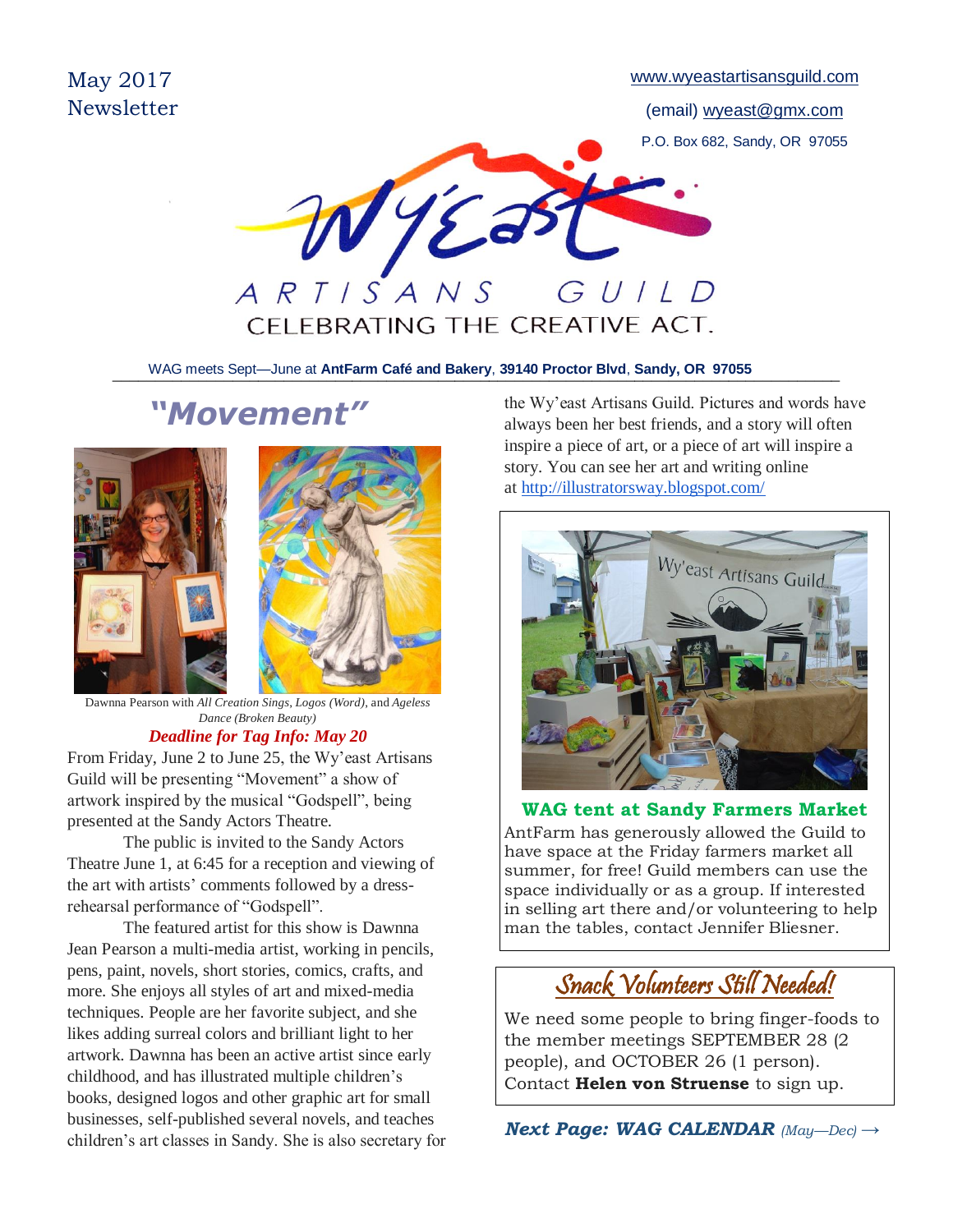# *WAG Calendar 2017*

*Email addresses and phone numbers can be found in your most recent Guild roster***<br>To add or revise items on the calendar, contact Dawnna Pearson<br>So** *To add or revise items on the calendar, contact Dawnna Pearson*

|               |                                                                                                                                                                                                                                                                                                                                                          |              |                    | Emaii daaresses and phone numbers can be jound in your most recent Guita roster<br>To add or revise items on the calendar, contact Dawnna Pearson                                                                                                                                                  |                                                                                                               |
|---------------|----------------------------------------------------------------------------------------------------------------------------------------------------------------------------------------------------------------------------------------------------------------------------------------------------------------------------------------------------------|--------------|--------------------|----------------------------------------------------------------------------------------------------------------------------------------------------------------------------------------------------------------------------------------------------------------------------------------------------|---------------------------------------------------------------------------------------------------------------|
|               |                                                                                                                                                                                                                                                                                                                                                          |              |                    |                                                                                                                                                                                                                                                                                                    |                                                                                                               |
|               |                                                                                                                                                                                                                                                                                                                                                          |              |                    |                                                                                                                                                                                                                                                                                                    |                                                                                                               |
| <b>DATE</b>   | <b>WHAT</b>                                                                                                                                                                                                                                                                                                                                              | <b>WHERE</b> | <b>WHEN</b>        | <b>DETAILS</b>                                                                                                                                                                                                                                                                                     | <b>CONTACT</b>                                                                                                |
| May 20        | "Movement" tag info due<br>(Art show in con-junction with the SAT production of<br>"Godspell". This is a musical, with dancing movement; but<br>movement can be any kind of movement. You can be<br>emotionally moved, water moves and can move us. There<br>are movements in music and culturewhat moves you and<br>what do you feel moved to express?) |              |                    | All submissions must include<br>size of artwork and the<br>following Tag Info: title,<br>medium and price, as well as<br>the <b>artist's name</b> . Art is shown<br>at your own risk - items are not<br>insured. No commission is<br>taken or required, but<br>donations to WAG are<br>encouraged. | Email to Vern at:<br>vernongroffstudio<br>@gmail.com<br>and copy to<br>Becky at:<br>bek.hawley@<br>vahoo.com. |
| <b>May 25</b> | <b>WAG Members</b><br><b>Meeting</b>                                                                                                                                                                                                                                                                                                                     | AntFarm      | $6:15$ pm          |                                                                                                                                                                                                                                                                                                    |                                                                                                               |
| May 30        | "Movement" take-                                                                                                                                                                                                                                                                                                                                         | Sandy Actors | 1 <sub>pm</sub>    |                                                                                                                                                                                                                                                                                                    | *Vern Groff                                                                                                   |
|               | in                                                                                                                                                                                                                                                                                                                                                       | Theatre      |                    |                                                                                                                                                                                                                                                                                                    | *Becky Hawley                                                                                                 |
| June 1        | "Movement"                                                                                                                                                                                                                                                                                                                                               | Sandy Actors | 6:45 pm            |                                                                                                                                                                                                                                                                                                    | *Vern Groff                                                                                                   |
|               | reception                                                                                                                                                                                                                                                                                                                                                | Theatre      |                    |                                                                                                                                                                                                                                                                                                    | *Becky Hawley                                                                                                 |
| June 25       | "Movement"                                                                                                                                                                                                                                                                                                                                               | Sandy Actors | 5 <sub>pm</sub>    |                                                                                                                                                                                                                                                                                                    | *Vern Groff                                                                                                   |
|               | takedown                                                                                                                                                                                                                                                                                                                                                 | Theatre      |                    |                                                                                                                                                                                                                                                                                                    | *Becky Hawley                                                                                                 |
| June 28       | <b>WAG</b> board<br>meeting                                                                                                                                                                                                                                                                                                                              | AntFarm      | $1:30$ pm          |                                                                                                                                                                                                                                                                                                    |                                                                                                               |
| July 5        | "Water Water                                                                                                                                                                                                                                                                                                                                             | Sandy Public | 8:30-10            |                                                                                                                                                                                                                                                                                                    | Jennifer                                                                                                      |
|               | Everywhere"                                                                                                                                                                                                                                                                                                                                              | Library      | am                 |                                                                                                                                                                                                                                                                                                    | Bliesner                                                                                                      |
|               | takedown                                                                                                                                                                                                                                                                                                                                                 |              |                    |                                                                                                                                                                                                                                                                                                    |                                                                                                               |
| Sept 17       | <b>Costumed Figure</b><br><b>Drawing</b>                                                                                                                                                                                                                                                                                                                 | AntFarm      | 6-9 pm             | Drawing a clothed model.<br>Cost \$5, bring your own<br>supplies                                                                                                                                                                                                                                   | *Jennifer<br>Bliesner<br>*Dawnna<br>Pearson                                                                   |
| Sept 28       | <b>WAG Members</b><br><b>Meeting</b>                                                                                                                                                                                                                                                                                                                     | AntFarm      | $6:15-$<br>8:30 pm | Nominating committee for<br>board candidates<br>announced                                                                                                                                                                                                                                          |                                                                                                               |
| <b>Oct 15</b> | <b>Costumed Figure</b><br><b>Drawing</b>                                                                                                                                                                                                                                                                                                                 | AntFarm      | $6-9$ pm           | Drawing a clothed model.<br>Cost \$5, bring your own<br>supplies                                                                                                                                                                                                                                   | *Jennifer<br>Bliesner<br>*Dawnna<br>Pearson                                                                   |
| <b>Oct 26</b> | <b>WAG Members</b><br>Meeting                                                                                                                                                                                                                                                                                                                            | AntFarm      | $6:15-$<br>8:30 pm | Candidates for board<br>announced                                                                                                                                                                                                                                                                  |                                                                                                               |
| <b>Nov 16</b> | <b>WAG Annual</b><br><b>Members</b><br><b>Meeting</b>                                                                                                                                                                                                                                                                                                    | AntFarm      | $6:15-$<br>8:30 pm | Voting for board<br>members                                                                                                                                                                                                                                                                        |                                                                                                               |
| <b>Nov 19</b> | <b>Costumed Figure</b><br><b>Drawing</b>                                                                                                                                                                                                                                                                                                                 | AntFarm      | $6-9$ pm           | Drawing a clothed model.<br>Cost \$5, bring your own<br>supplies                                                                                                                                                                                                                                   | *Jennifer<br>Bliesner<br>*Dawnna<br>Pearson                                                                   |
| <b>Dec 14</b> | <b>WAG Christmas</b><br>Party                                                                                                                                                                                                                                                                                                                            | AntFarm      | $6:15-$<br>8:30 pm | Everyone brings fingerfood<br>and a handmade or art-<br>related gift to exchange.                                                                                                                                                                                                                  |                                                                                                               |

*Next Page: Member News, Meeting Notes →*